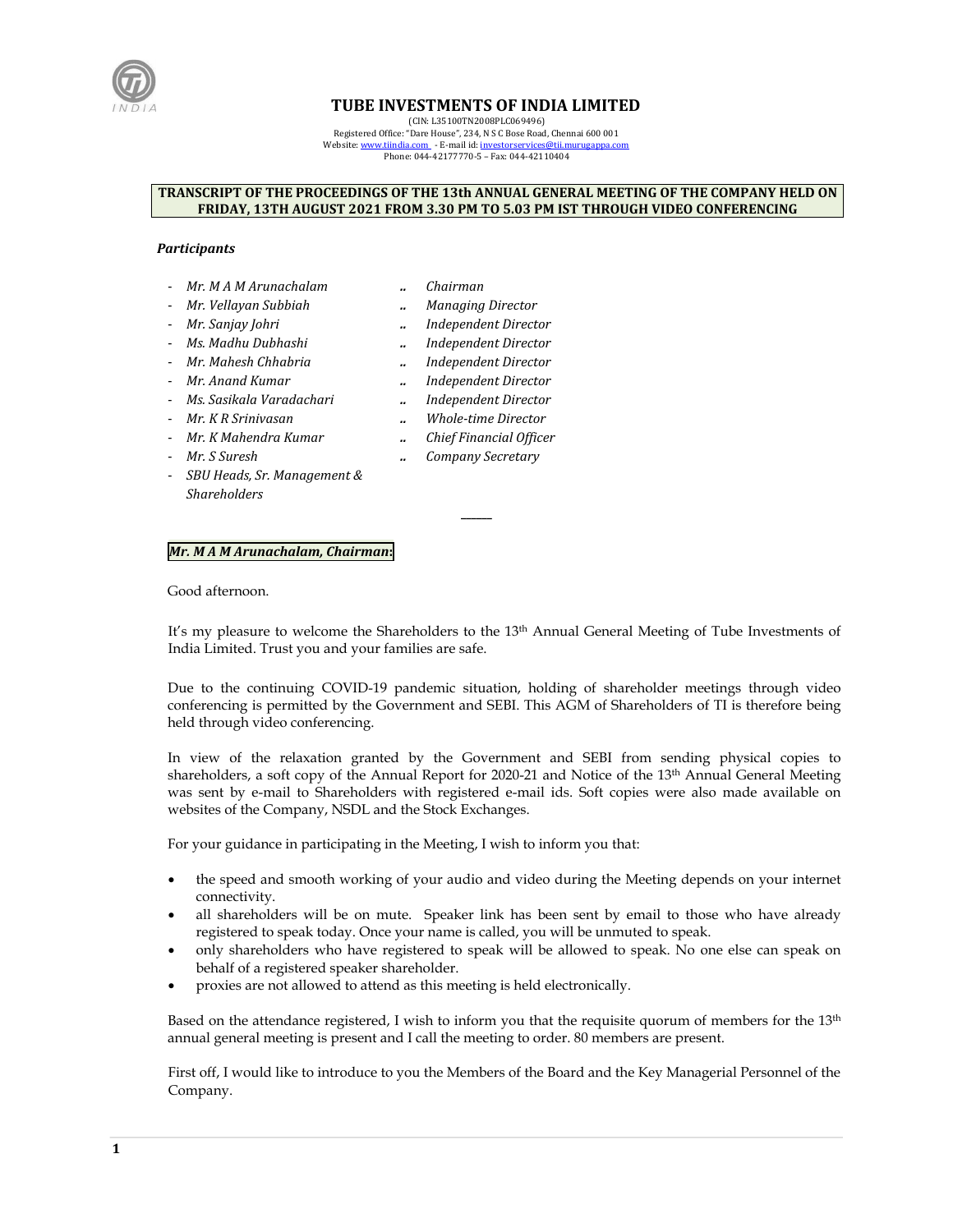Present here, to my right, Mr. Vellayan Subbiah, the Managing Director & further to the right Mr. K Mahendra Kumar, Chief Financial Officer. To my left, Mr. S Suresh, Company Secretary. The other Directors present with us from their respective locations, through video conferencing are:

- **Mr. Sanjay Johri** He is Chairman of the Nomination & Remuneration Committee and also a Member of the other key Board Committees of TI including the Audit Committee and Stakeholders Relationship Committee.
- **Mrs. Madhu Dubhashi** She is the Chairperson of the CSR Committee and also Member of TI's Audit and, the Nomination & Remuneration Committees. Mrs. Dubhashi has completed her second term as Independent Director and will be retiring at the conclusion of today's Meeting. She has been an Independent Director since 2015.

On behalf of my colleagues on the Board and also personally, I thank her for her active involvement and contribution to the Board deliberations and to the Committees in which she held positions in various capacities. We wish her the very best in all her endeavors. Thank you.

- **Mr. Mahesh Chhabria** He is the Chairman of the Audit Committee and also the Risk Management Committee. Mr. Mahesh Chhabria has over three decades of rich experience in the financial services industry and has undertaken several leadership roles across private equity and investment banking firms. He is presently the Managing Director of Kirloskar Industries.
- **Mr. Anand Kumar -** He joined the Board in March. Mr. Anand Kumar comes with a rich experience of over three decades in the fields of mergers & acquisition, equity markets and leveraged finance.
- **Ms. Sasikala Varadachari** She has over four decades of rich experience in the fields of banking and capital markets. She has had a long association with the State Bank of India. She joined the Board recently in June.
- **Mr. K R Srinivasan**  President and Whole-time Director. He heads our Metal Formed Products Division. He joined the Board in November last year.

I take this opportunity to make a special mention of the contribution of my predecessor Mr. M M Murugappan, who after two decades, stepped down as Chairman of TI in November. Mr. Murugappan's contribution during his long years of association with TI is utmost remarkable and most invaluable. We at the Board, whole-heartedly appreciate and thank Mr. Murugappan for his vision, guidance and support to the growth of TI. We wish him all the very best.

We are further thankful for the distinguished services rendered by Mr. Ramesh Menon who resigned from the Board during the year to focus on his other interests.

I would like to introduce the various business heads who are also attending this AGM through video conferencing from the respective locations:

- **Mr. K K Paul**  He heads the Bicycles Division of TI.
- **Mr. Mukesh Ahuja** He heads the Engineering Division.
- **Mr. Krishna Srinivas**  The head of Corporate Technology Centre.
- **Mr. Selvakumar**  The head of TI's Human Resources.
- **Mr. A Muthukumaran**  He handles TI's Strategic Sourcing.

And lastly, **Mr. Aravind Krishnan,** Partner of M/s. S R Batliboi & Associates, Chartered Accountants, our Statutory Auditors.

I wish to inform you that the documents and various registers required under law are available for inspection by the members electronically during this meeting.

Shareholders will be familiar with the procedure for conduct of meetings and voting thereafter in terms of the Companies Act, 2013 and SEBI Listing Regulations.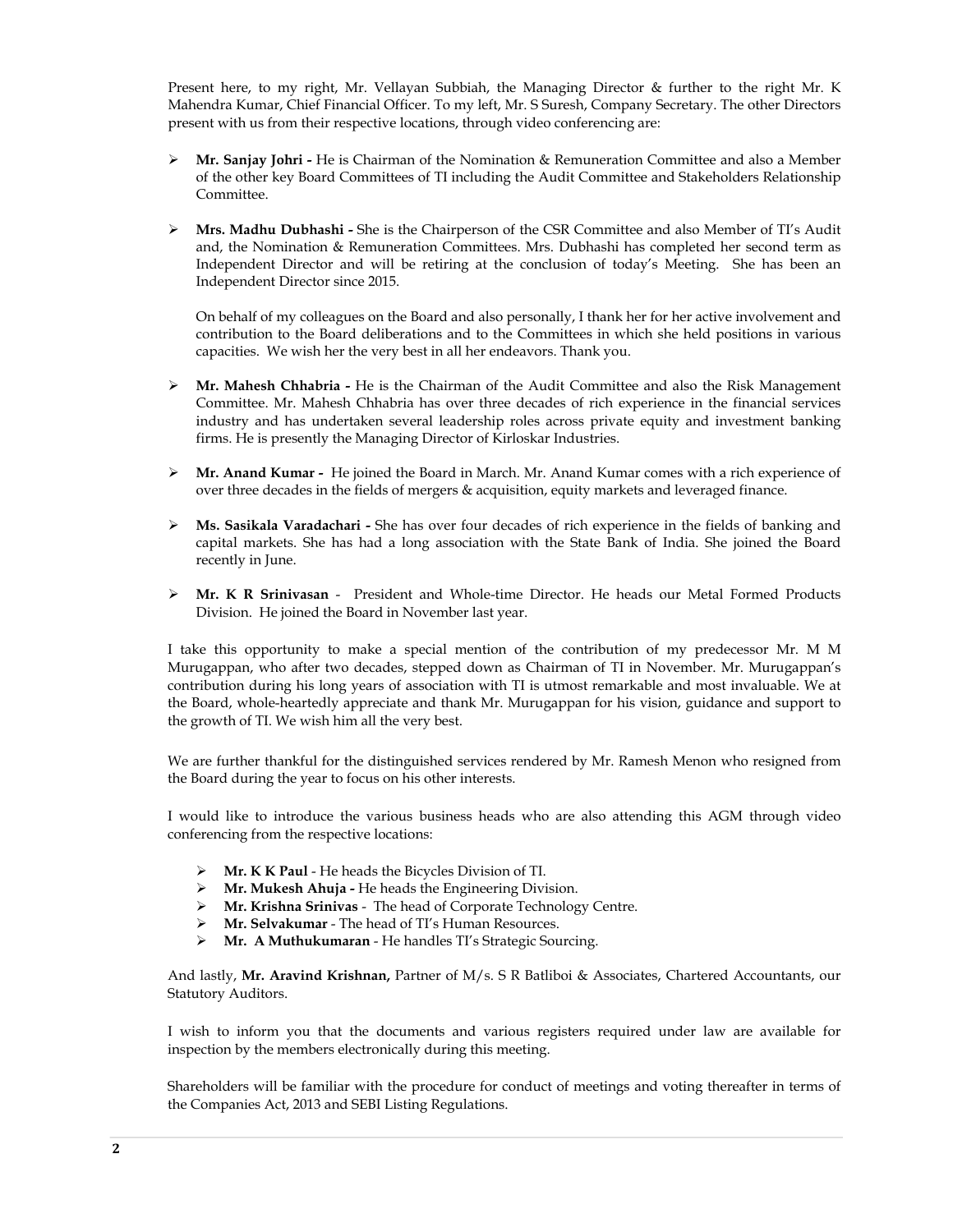I wish to inform you that the Company has complied with the necessary procedure in serving Notice of the 13th Annual General Meeting and other matters in accordance with prevailing law. To facilitate voting on all the Resolutions before the Meeting, remote electronic voting facility was provided to all shareholders through the National Securities Depository Limited, between  $9<sup>th</sup>$  and  $12<sup>th</sup>$  of August with the voting eligibility cut-off date being 6<sup>th</sup> August.

For those of you, who have not voted under the remote electronic voting, you may make use of the electronic voting facility available at this Meeting.

The Scrutinizer appointed by the Board for conducting the electronic voting process, **Mr. R Sridharan** is present at the Meeting through video conferencing.

The Annual Report and the Notice convening the 13<sup>th</sup> Annual General Meeting have already been dispatched through electronic means. With your permission, I take this as read.

The Auditors' Report on the Audited Standalone Financial Statements of the Company for the year ended 31<sup>st</sup> March 2021 does not have any qualifications or observations or comments on financial transactions or matters having any adverse effect on the functioning of the Company. Hence, the same is not required to be read.

The Auditors' Report on the Audited Consolidated Financial Statements of the Company for the year ended 31st March 2021 contains a qualified opinion. For details, you may please refer to their Report in page 182 of the Annual Report. Though, in the Management's view, the matters qualified therein have no adverse effect on the functioning of the Company. It is considered appropriate to draw the attention of Shareholders to it.

The opinion by the Statutory Auditors, briefly, relates to:

- the reopening of books of accounts and recasting of financial statements of CG Power and Industrial Solutions Limited;
- the ongoing investigation by the Serious Fraud Investigation Office of the affairs of CG Power and certain of its subsidiaries; and
- the resulting non-compliance of laws and regulations by CG Power.

Their opinion further relates to:

 the inclusion of certain subsidiaries of CG Power which have been consolidated by CG Power based on information prepared by the management and, not been subjected to audit or review.

As required under law, necessary explanation on the opinion is provided in pages 46 and 47 under the Board's Report, forming part of the Annual Report, to which I draw your attention.

As explained therein, the opinion of the Auditors relates to matters arising prior to the acquisition of CG Power by TI and that post-acquisition, CG Power is actively engaged in resolving these issues referred and is providing all necessary cooperation to the government agency which is engaged in the investigation. With regard to the opinion on consolidation of financial statements of certain subsidiaries of CG Power, these could not be audited due to their loss of control, bankruptcy and loss of operations. Post-acquisition, CG Power is actively working towards completing the pending proceedings in respect of such subsidiaries.

CG Power was a financially stressed asset acquired by TI under a process of resolution, initiated pursuant to RBI's Prudential Framework for Resolution of Stressed Assets. These are legacy issues of CG Power which TI has inherited. These are being earnestly addressed for early resolution post our acquisition and we assure you that no efforts will be left spared in this regard.

I hope I have your permission to take as read, the qualified opinion of the Auditors on the Audited Consolidated Financial Statements, as well as the explanation thereon in the Board's Report.

The Report of the Secretarial Auditor does not have any qualifications or observations or remarks.

Now, I will briefly share my thoughts on the performance of TI during the year 2020-21.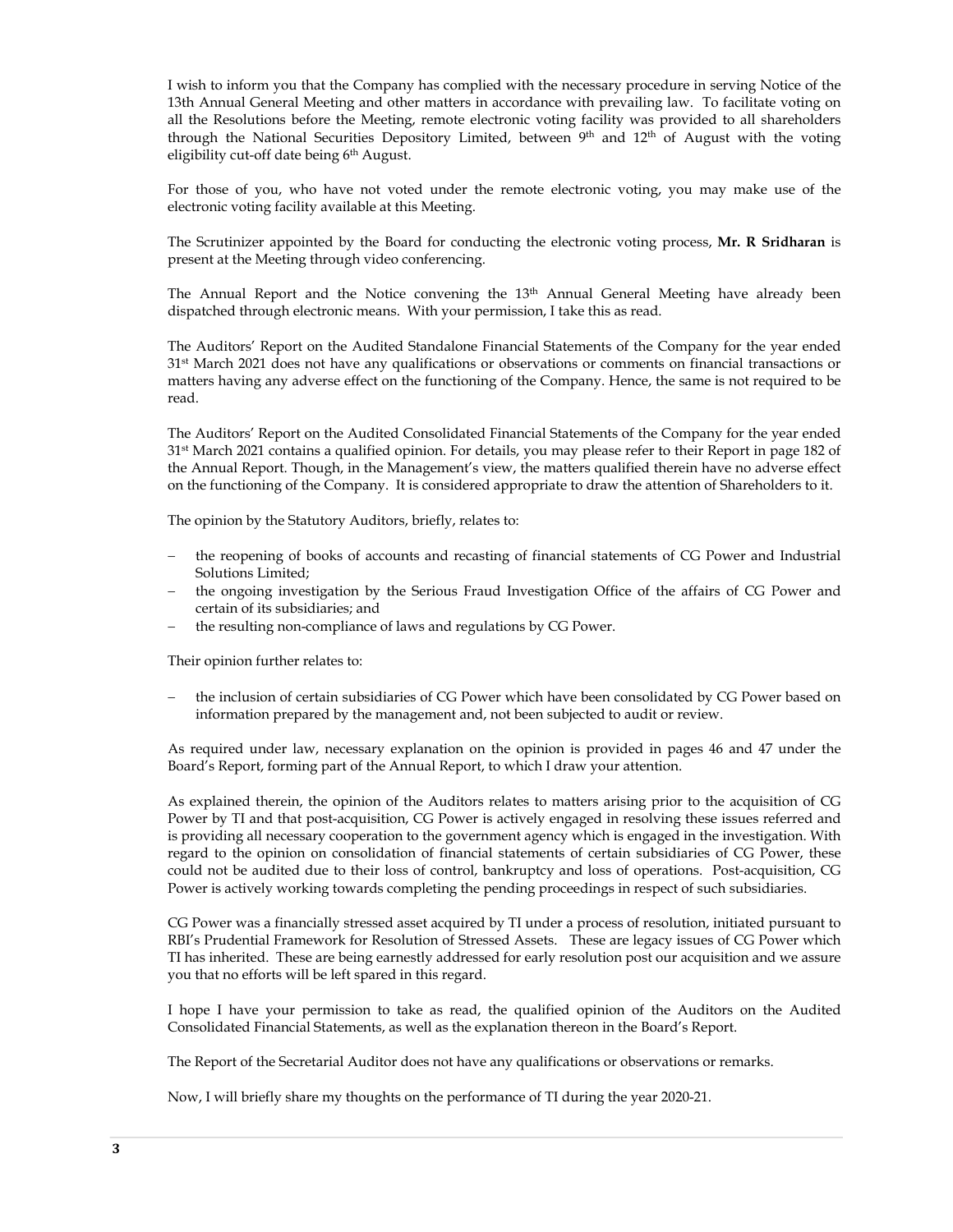The global economic growth weakened significantly in 2020-21. The COVID-19 pandemic rapidly grew to be a globally shared phenomenon. The Novel Coronavirus shrunk the world economic growth to a negative 3.4% with a recovery to 4.2% predicted for the current year. This may also look difficult, as the pandemic may be far from over with new variants and a surge in large developing countries raising serious concern on a speedy global economic recovery.

For the Indian economy, in a year of negative GDP growth, its ability to stage a recovery and show positive growth in coming years, depends on how soon it is able to overcome the impact of the pandemic. As per RBI guidelines, India's GDP is projected to grow at 9.5% in 2022. Various policy initiatives taken by the Government along with the increase in government spending and production-linked incentive schemes, hopefully, will attract private investments and provide the much-needed boost to the Indian economy.

For the benefit of those who have not gone through the Annual Report in detail, I wish to provide a snapshot of how TI fared in 2020-21.

On a standalone basis, TI registered a Turnover of Rs.4026 Cr. in 2020-21, which is slightly lower than the Rs.4053 Cr. achieved in the previous year. This marginal drop was due to the pandemic forced lock-down, which affected operations. This did not deter the Company as it used the opportunity presented to focus inwards to effect further improvements in reducing fixed costs, raising efficiency in management of working capital and deploying capital expenditure prudently on key growth projects. TI ended the year with a Profit after Tax of Rs.273 Cr. as against Rs.331 Cr. in the previous year.

**The Engineering business** registered a Revenue of Rs.2317 Cr. in 2020-21 compared to Rs.2258 Cr. in the previous year. Profit before Interest and Tax (PBIT) was at Rs.251 Cr as against Rs.264 Cr. in the previous year. Return on Capital Employed (ROCE) grew to 43% from 40% in the previous year. Enhancing its share in the domestic market and spreading its reach further across global markets were the strategies pursued by the Engineering business in a difficult year. The business focused on building capabilities with value led innovation and newer offerings for emerging technologies. Capability for manufacturing high quality, precision hydraulic cylinder tubes for European markets was established at Tiruttani, Tamilnadu, during the year.

**For the Bicycles business**, the Revenue for 2020-21 was at Rs.847 Cr. as against Rs.781 Cr. in the previous year. Profit before Interest and Tax (PBIT) grew 70% in the year 2020-21, from Rs.26 Cr. to Rs.44 Cr. during the year. ROCE grew from 15% in previous year to 62% during the year, driven by maximized operational efficiency, lean working capital, focused cost management and efficient logistics chain. The Bicycles business witnessed increased buyer interest for its Specialty range as sales increased by about 165% in 2020-21. Scaling up its presence on the virtual platform, tapping the overseas potential and providing eco-friendly mobility solutions starting with three-wheeler electric vehicles are on top of the agenda for the Bicycles business in the coming year.

**The Metal Formed Products business** registered a Revenue of Rs.1274 Cr. in 2020-21 as against Rs.1399 Cr. in the previous year. Despite its primary dependence on the Indian Auto sector, which had a terrible year in 2020-21 witnessing a negative growth across segments, the resilience of the Metal Formed Products business was quite evident in its performance during the year. PBIT was at Rs.87 Cr. in 2020-21 as against Rs.123 Cr. in previous year. The Business established a greenfield facility for optic lens at Sri City, Andhra Pradesh and expanded its facilities for manufacturing railway parts and sub-assemblies at Kakkalur, during the year.

TI acquired CG Power and Industrial Solutions, a leading player in Motors, Transformers, Switch Gears and Railway parts in India, with a strong global presence. This was a major step taken during the year in size, scale, and scope for TI, accelerating the Company's forward bound growth strategies with an eye on the future.

As we look back at 2020-21, it was a very challenging year. We at TI navigated through a turbulent market and the pandemic induced disruption. We serviced our customers despite multiple challenges, pledged our support to our channel partners and vendors. We ensured that our employees and their families were safe and healthy. We served neighbouring communities through various initiatives. We provided food and succour to the needy, arranged vaccination camps and quarantine centres, lent our support to the Central and State Governments by contributing to Relief Funds. We extended support to hospitals and voluntary organizations engaged in frontline work. TI was one of the few companies during the early phase of the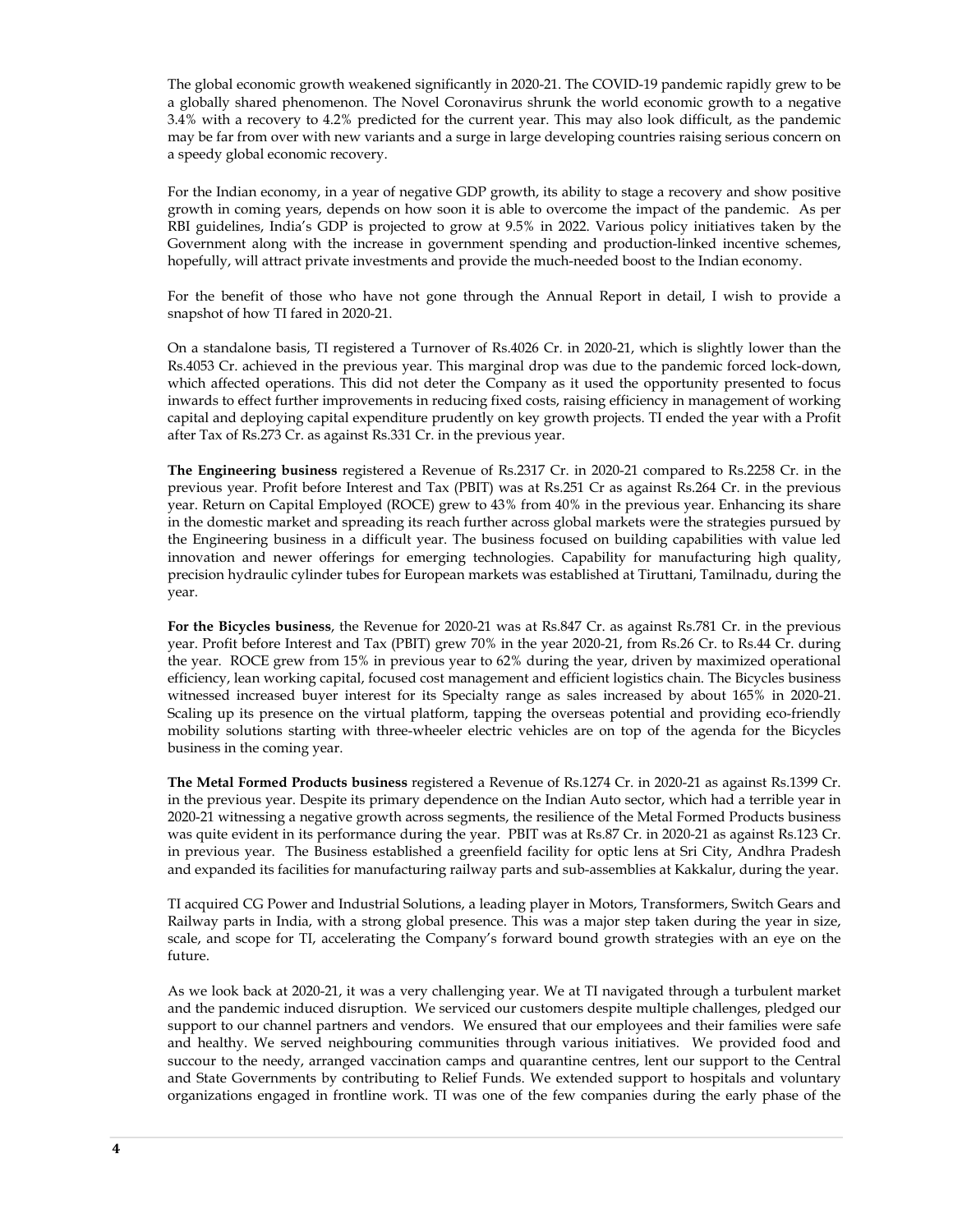outbreak last year to cover all its employees including contractual and temporary employees under a special COVID Insurance Scheme to meet medical exigencies on account of COVID. We set up a quarantine centre within our premises to treat asymptomatic employees and their family members who were affected by COVID. This isolation facility with around 66 beds provided round-the-clock medical support, with the help of a doctor and paramedical staff. During 2020-21, about 107 patients were treated in this facility. I wholeheartedly thank the Human Resources function of the Company for its meticulous, and outstanding efforts in organizing and coordinating timely support. Our thanks also go to the employees of TI who lent unstinted support to keep the businesses running.

2020-21 was a memorable and, a milestone year for TI, in that, in its long-felt quest for inorganic growth and, de-risking of dependence on the Automotive sector, TI found in CG Power, an ideal acquisition of tremendous potential and good value.

TI is fully committed to its vision of optimizing, enhancing and fully harnessing its potential through restructuring of its manufacturing footprint, creating new capacities, expanding existing capacities, focus on identifying new business opportunities, foray into convenient adjacencies and invest in newer future technologies to add to the revenue streams. There may be challenges along the way but TI will continue to pursue its strategic direction and goals, continuously aiming for greater levels of achievement and set its sight on further growing its businesses in the years to come.

Before I conclude, I wish to commend the efforts of the management team and the staff at TI under the able and strong leadership of the Managing Director Mr. Vellayan Subbiah. It is our collective hope, it is my hope, that Mr. Vellayan and his dedicated team will keep TI going forward on the growth path. I also thank all our Directors for their continued support and wise counsel and to all Shareholders of TI, on behalf of the Board, I express our sincere thanks and appreciation for the support and confidence reposed in the Company and its management.

Now, I request the Managing Director, Mr. Vellayan Subbiah, to present the performance highlights for the year 2020-21 and on the first quarter results for the current financial year.

Thank You!

#### *Mr. Vellayan Subbiah, Managing Director:* Thank you, Arun.

We will just go through the results for the year and for the  $1<sup>st</sup>$  quarter. We will give you a quick corporate overview. TI has three standalone businesses. First is our Engineering business, then Cycles & Accessories business and the Metal Formed Products business.

The Engineering business is predominantly in the manufacture of tubes which range from ERW, CDW to large diameter tubes and the strips business. Will just give you quick highlights of overall business.

The revenue for the year was lower by half a percent and the PBT before exceptional items at Rs.381 Cr. The ROIC was at 31% versus 29% in the previous year and we had a Free Cash Flow of Rs.533 Cr. which resulted in a net surplus of Rs.10 Cr. as against the net debt of Rs.149 Cr. in the previous year. As a result, our debt to equity ratio was down to fairly negligible level and we hit a double digit PBT margin of 10.4%. We also had a one-time exceptional expense of Rs.22 Cr. on VRS and like I said earlier, the Free Cash Flow improved fairly strongly in the year.

In terms of key numbers, we just went through, EBITDA was at Rs.503 Cr. on a standalone basis and Rs.635 Cr. on consolidated basis. Consolidation has four months of CG Power in it and then the rest are other subsidiaries. PBT after exceptional items stood at Rs.359 Cr. at a standalone level and at consolidation level it was at Rs.412 Cr. Our intent is to continue to improve the PBT to Sales ratio, which we ended the year at 10.4% at an operational level, if you leave the exceptional items out. The four metrics that we track are net sales growth and, obviously we didn't have net sales growth last year due to the Covid pandemic. Our PBT, again we got hit by the first quarter and lockdowns that came with it. ROIC has continued to remain strong as has our free cash flow. EPS was at Rs.14 a share. Capex was fairly muted at Rs.129 Cr. again because of the cautious outlook that we had for the overall business. The Debt/EBITDA stood at about 0.6.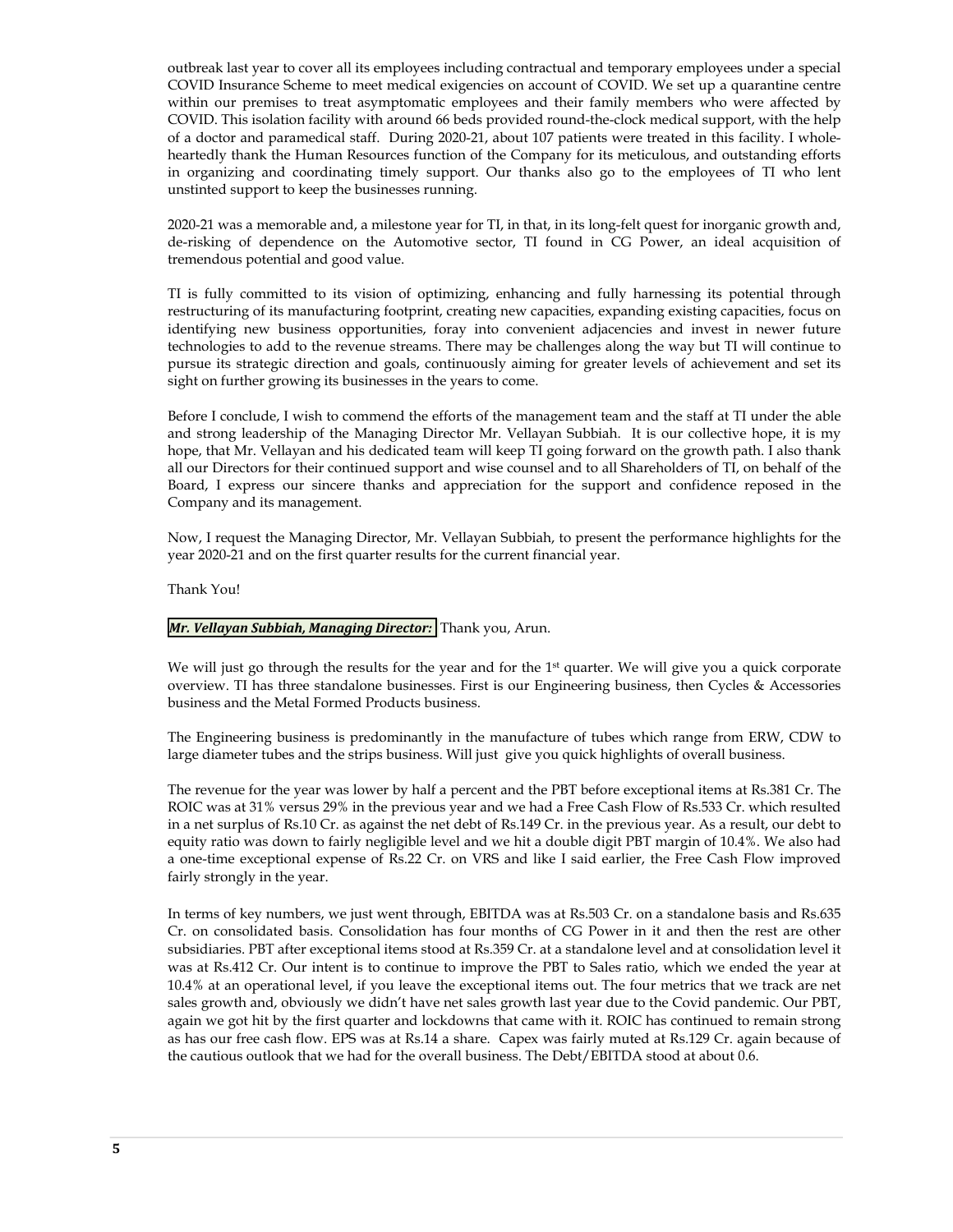In terms of individual businesses, the Engineering business is the leader in CDW tubes for the Auto industry and they received the Innovative Supplier Award from Schaeffler for how we used our CDW tubes for the Engine Bearing Cage Applications. Gabriel gave us the Best Supplier Quality Award and in terms of business highlights, we got approval from Rotaform for a Steering Shaft Application. Chou Spring approved us for Stabilizer Bars and our exports capability for the distributor market has been developed from the Avadi plant which adds to our potential export production capability beyond the IBP plant. For this business, the net Sales was Rs.2166 Cr. and a PBIT of Rs.251 Cr. Net PBIT to Sales was at 12%. The overall capex for the business for the year was at Rs.70 Cr. The overall ROCE for the business stood at 43.1%.

Second is our Mobility business. As you probably know, we are one of the leading players in India in this business. We have a whole range of bicycles across both age groups and performance levels. We've renewed our focus on Track and Trail as a retail experience and we sell our bicycle products as extremely aesthetic and kind of nice retail experience to go to. In terms of the business, in Q4, TICI's business grew by 113%. Spares and Accessories grew at 46% for the year and our e-commerce business grew at 20,000 cycles in Q4. We are looking to get additional volumes in the North and East and have consistently maintained monthon-month production and hitting a revenue volume of more than 2 lakh cycles per month.

In terms of market share, we are No.2 and it is our genuine aspiration to catch up with them in fairly quick time. 73% of what we sell are Specials. The finances for this business: Rs.842 Cr. in Revenue with a PBIT of Rs.44 Cr. This has been a very strong turnaround by Mr. K K Paul and his team and the business has done well. The capital employed for the business due to a negative networking capital shrunk very significantly. ROCE for this business as a result is 62%.

The Metal Formed business again has done well last year. They reduced the break-even across all of their businesses. They opened a representative office in Korea to become more global with both the product sets we have and what we can sell into. We sold 64 lakh automotive chain aftermarket kits which is a growth of 14%. We have also started working a lot on capability building especially in the area of tooling and made some good progress there. The numbers for this business: Revenue shrank by 10% to Rs.1202 Cr. in sales, PBIT of Rs.87 Cr. and Capex of Rs.46 Cr. for the year. ROCE of the business was at 22.3%.

To just get into the subsidiary, with Shanthi Gears, the numbers for the year: Rs.216 Cr in Sales, Profit after Tax of Rs.20 Cr. and Capital employed of Rs.235 Cr. ROCE for the business stood at 11%.

CG Power & Industrial, like we said, was a business that we acquired and we consolidated it for the last 4 months in the year. The Q4 actuals was Rs.1118 Cr. in sales and a PBT before exceptional items of Rs.19 Cr. and after exceptional items, it ends up in negative Rs.265 Cr. In terms of performance for the last quarter, the Q1 i.e. this year, sales for the quarter was at Rs.1179 Cr. resulted in a PBT before exceptional items of Rs.130 Cr. and it has been a fairly good performance at a standalone level. At a consolidated level, Rs.2343 Cr. in Sales and a PBT before exceptional of Rs.185 Cr.

So, I'll stop with that. Thank you. Thank you so much and turn it back to you Arun.

#### *Mr. M A M Arunachalam, Chairman :* Thank you, Vellayan.

We have 12 Resolutions before this Annual General Meeting. The details are given in the Notice.

Shareholders who have registered as Speakers may please wait for their turn to speak. The names of the Speakers will be announced by the Moderator and they will be unmuted one by one, so that they can speak.

Please do not repeat the questions already asked. Please confine your speech to matters relating to the Annual Report of 2020-21 already with you. Please restrict your speech to a maximum of 3 minutes.

After all the questions have been tabulated, I will answer the same or have these answered by my colleagues here to the extent it is not prejudicial to the interests of the Company.

I now request the Moderator to please facilitate the shareholders who have registered to speak at this Meeting, by calling them one by one.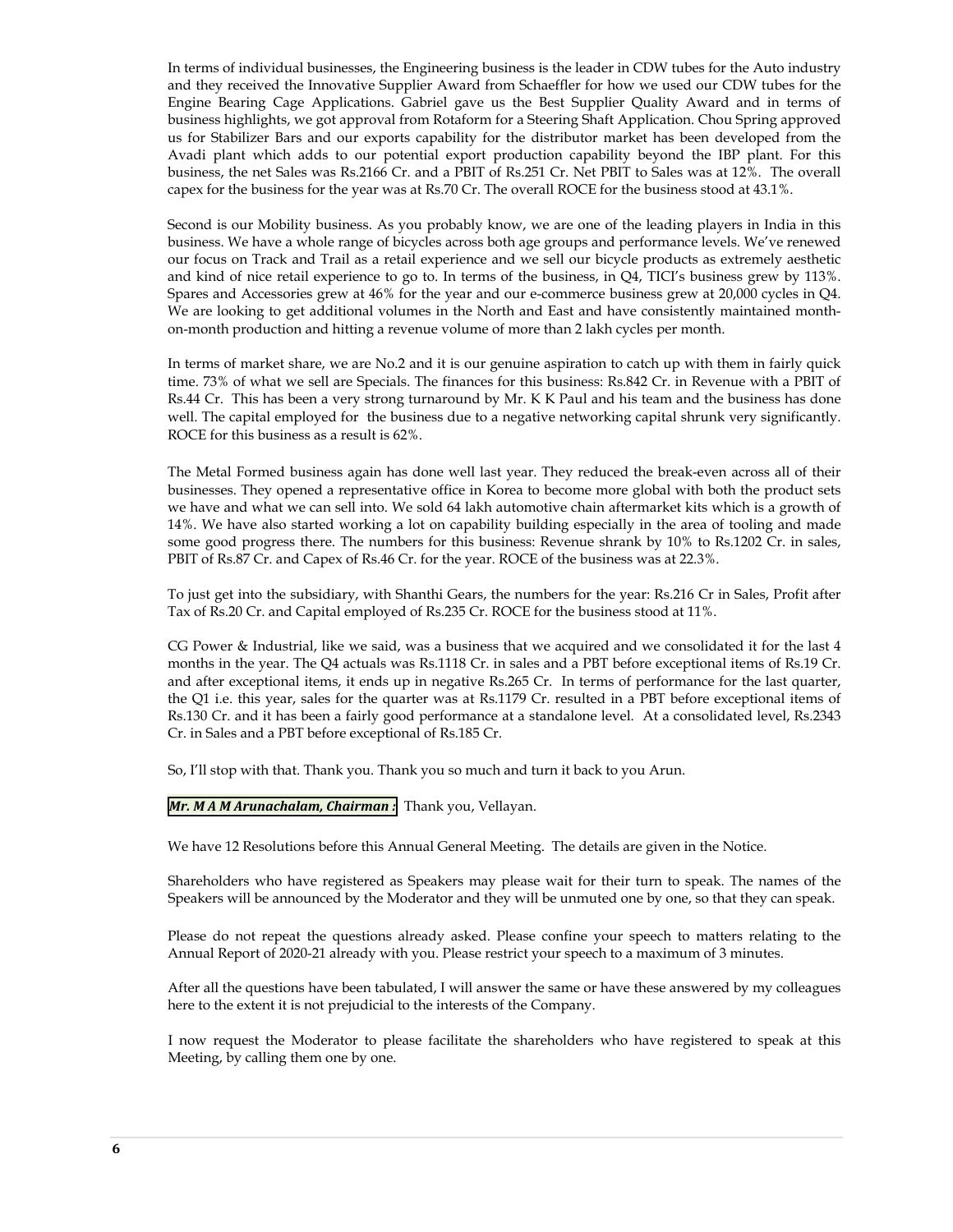*Moderator*: Very good afternoon to one and all. We have, Ms. Celestine Elizabeth Mascarenhas as the 1<sup>st</sup> speaker. Madam, please unmute your audio and video and speak.

**Ms. Celestine (Shareholder):** Hello, can you hear me, Sir?

*Mr. M A M Arunachalam, Chairman :* Yes, yes Ma'am. We can hear you. Please go ahead.

**Ms. Celestine (Shareholder):** Very good. Very good. Thank you, Sir.

Respected Chairman, M A M Arunachalam, MD Vellayan Subbiah, other Hon'ble Directors, my fellow shareholders who are attending this visual meeting, My name is Mrs. C E Mascarenhas. I am attending from Mumbai. First of all, I thank the Company Secretary Mr. S Suresh for sending me this e-Annual Report and also registering my speaker request and giving me this platform to speak, NSDL. I would've preferred a physical Annual Report since I'm 70+ my eyes start watering but even then I did read it. Because, I'm so much interested in this Company though it is not Bombay based but even then I like, I hope one day you all will come to Bombay, at least for the CG Power meeting. I would like to see and meet you people because I am very happy, I cannot imagine the way you all are performing and a big conglomerate. So, anyway about the Annual Report, it is full of information and self-explanatory adhering to all the norms of corporate governance. Thanks for the presentation which you gave just now. That was also very wonderful. It gave me a lot of insights and my questions are nearly answered by this presentation. Thank you, Sir very much.

Now, working is good, market capitalization wonderful. Good outlook. So I congratulate for all the works also and recognition received in spite of the pandemic lockdowns etc. Also, I appreciate the CSR work done to the society in the hard days of this pandemic. Now, my Company is the flagship company of the renowned Murugappa Group, India's leading business conglomerate has 30 businesses with 10 listed companies on NSE & BSE, all doing very well, who has always had the interest of the small investor. Sir, Tube investments, I'm really indebted to you all because you are the one who saved my investment in CG Power. If you had not come and invested and also seen other investment because the CG Power according to me, and I've been a shareholder for many, many years, I don't know how this went so bad because of the debt and funding problem, which at the right time you took and saved from IBC and saving from IBC means the small shareholder is saved, otherwise with the IBC, means the verdict would have come, I would have become like the DFHL, I had investment there. Lakshmi Vilas or Essar steel, the party who acquired from IBC didn't care for the small investor at all and even though those companies will go on, but it is a punishment to the small investors. Only the banks were taken care and they are, actually the bankers should be more careful while lending. I don't know what is wrong with the small shareholders. We don't get good interest also, Sir and these, we look out for equity and dividends and all and, all the companies they always give good dividend and good market cap. We've got one more avenue in market cap, we can double there. That also has taken from us. Like a company, second in line after HDFC in the housing sector, at least for one month I could not get sleep only because, I could not just imagine this company had such a big fraud and same thing with CG. CG Power has a very good production like products and all, like transformers, LT motors, railway signaling, switch gears and I don't know whether you are in chips. Here, I would request you to go for the manufacturing of the semi-conductors. Sir, this company has that capability Sir. Because, I've gone to their plants also. I was very much monitoring this company but what went wrong, because sometimes we get nightmares Sir. I think you should support for doing semi-conductors because this semiconductor shortage is not in India but all over the world. Even so many motor companies are crying. Today that Bajaj was also, I got so much exports but I am not having semi-conductors. So I am just suggesting, this is a small humble lady's request to you if you could go for the semi-conductors because that employees and all they have the skill set. So, please if you just, it would be better I do not want to say more because I have a faith on your working. Because the auditors are supposed to monitor your working, not me and with all the eye sight problem, reading online. So I will not ask you any accounting questions as I have faith in the Murugappa Group and one act of CG Power has spoken very much in favour of you than for Piramals or for Arcelor Mittal or for DBS. You have really set a big benchmark. With this, I thank you very much. I support all the resolutions. I don't want to make it long. Thanks once again & I would like to see you in CG Power meeting. I don't know as & when this lockdown will open, if it is open and it comes physical I will definitely meet you with my gratitude to you. With this, I thank you very much once again & wish you all the best and good health specially to you and all the Murugappa Group, good health to them. Stay safe Sir, Thank you, Sir.

*Mr. M A M Arunachalam, Chairman*: Thank you Ma'am. Thank you.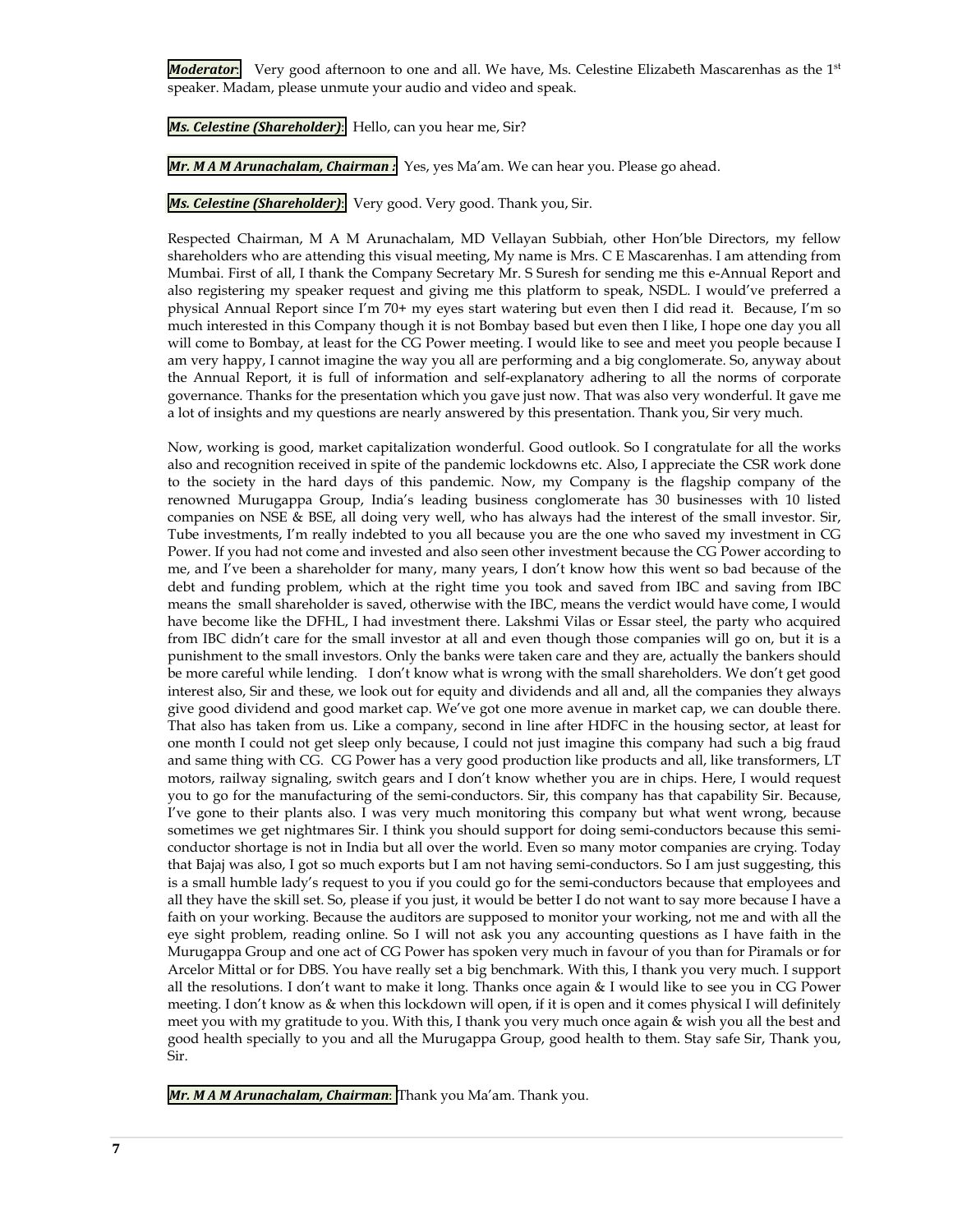*Moderator*: Thank you, Madam. The next speaker is Mr. Mukesh Ajmera. Sir, kindly unmute your audio and video and speak. Please be brief with your observation.

*Ms. Mukesh Ajmera (Shareholder)* : Am I audible?

*Mr. M A M Arunachalam, Chairman*: Yes, yes Sir. Go ahead Mr. Ajmera.

*Mr. Mukesh Ajmera(Shareholder)*:Welcoming the new chairman Mr. Arunachalam and MD Vellayan Subbiah, Board of Directors, old friend Suresh and his secretarial team. Ellorukkum vanakkam. Let us all pray for millions of departed souls in India, and globally in most unprecedented pandemic in human history affecting only human beings out of the eighty-four lakh life species on earth. A result of human imbalance and only human beings have been imparted with sixth sense of reasoning and logic to use in all aspects of life. Let us use it here for an unresolved non-transmission issue for ten years after I lost my beloved mother, twenty plus years ago and we all have aged that much with about eight to nine Chairmen of the companies who have come and gone. Do human relationships matter in running a company and group of your size and stature? We are a family known to your family for sixty plus years. TI's founder – Shri Murugappa Chettiar and my father had a lot of mutual admiration and a special bond for several years. Also, I and Murugu have been classmates fifty years ago. Yet a non-transmission issue is lingering for ten long years pending permanently, which could make a classic business school case as well. Who should my mother' shares go to? As per her own wish and Will, it was to be transmitted to me. And other legal heirs who are my siblings, has already given their no objections & we have also complied to much more than SEBI norms. My brother flew down to Chennai for a day, especially for TI. We met Murugu, Suresh and others in February 2017, four and a half years now, and at that time they promised that the transmission would be done. After submitting all the requisite documents as per TI's demand then, it was still not done. Why?

Then Chairman Mr. Vellayan asked me to meet Mr. Ramkumar, who was the President, who asked me to submit my mother's Will and he promised if it is done, it would be transmitted. Second time around that promise was not honoured by TI. Why? All correspondence is available. If both of you can please connect with me personally later on. Demand for a probate is absolutely unfair, unreasonable and unrequired. Invariably probate is needed only if there is a dispute amongst the beneficiaries and there is none here. All have given their no objections and getting a probate is not at all possible for the age and stage of life we all are in. And, all my siblings are much elder to me. Have all the high value transmissions in India been done in seventy-five years since independence only through probate? Dividends for several years going to IEPF have deprived us of lakhs, though they are claimable and claimed by me as the claimant. I've gone through a lot of ordeal physically, mentally and emotionally for a decade with over a dozen trips to Chennai carrying all the original and precious documents to my chest which has been shuttling between Bangalore & Chennai, two or three times without Company's advance communication to me, which I have told them to do before sending anything. Ethics for any company involves and includes, respecting & resolving all issues of all stakeholders especially customers, employees, suppliers and investors. I term these as the middle line for any organization especially as large as yours due to whom only the top and bottom lines exist. Now, there is a double trouble for us with two companies to deal with - TI and CFHL. The companies are not giving a single share from their own pockets. It is only going from a mother to a son legitimately as per statutory norms. What is the indemnity bond given and taken for? Does it have any meaning and purpose? It more than protects and safe guards you, the companies. You want it, but you don't want to trust it. You want all other documents but not trust any of them. Why? What should have taken a maximum of ten days to ten weeks has not been done even after ten years. Just one minute please. None of us are immortal and anybody can die any time. Because of these kind of issues, you must all be aware that about one lakh crores of unclaimed public money is lying in Government coffers. Most of it is due to redundant and ridiculous rules, regulation and laws, many of which are being changed also. One of them is the Indian Succession Act of 1925. It is going to be a century in another four years for that Act which is being blindly followed and sometimes also being abused. And SEBI has simplified and tried to facilitate hassle-free transmission. The onus was on me to even show this notification to TI which says either succession certificate or Will or letter of administration or a probate is to be accepted by companies and RTAs. Companies and RTAs are supposed to be mere facilitators and not impediments. Shouldn't large groups like yours bother to ensure that wealth of life-time investors go to their family members and they go out of their way to enable it. There are many companies, all of you are aware, like yours, who truly do so in letter and spirit. We pray and go to temples not to make somebody a victim unfairly and unreasonably, knowingly or unknowingly. Then, how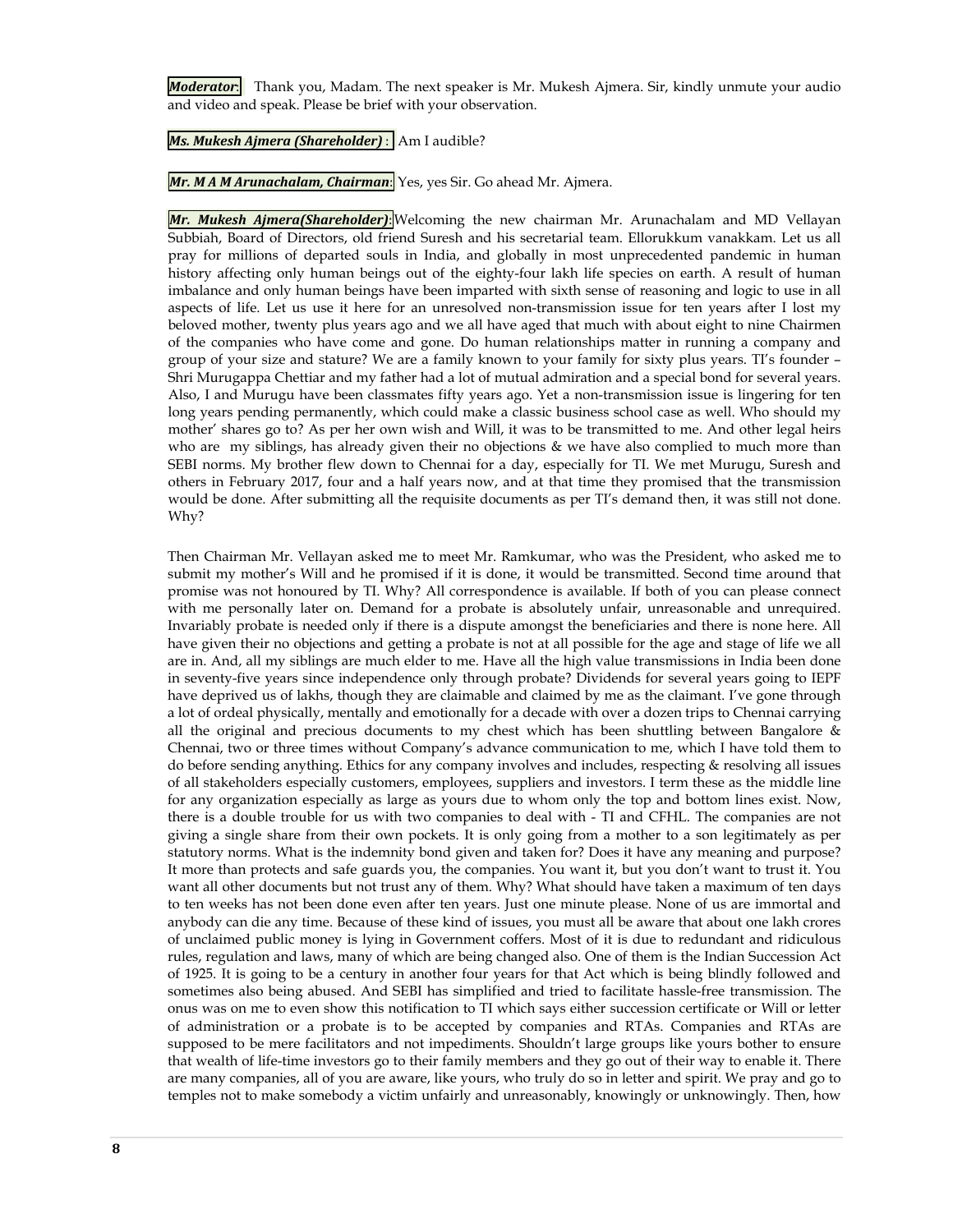can you do so to someone who is known to you and all your family members for a life time as your dealers who supported you in early years and retained your shares for decades. Human mind is capable of so much, both positively and negatively as experienced. Where the world has gone today? Both ways-negatively and positively. This is no rocket science like last month's space flights by Richard Branson and Jeff Bezos. This is only a mundane do-able thing. But out of the box thinking and genuine willingness to resolve this is a prerequisite. Nobody except me in 8 ½ billion global population is going to claim these shares which belong to my family. They belong to my mother, not even my family members or would they have been waiting for twenty years, to claim them only after the transmission is done by TI to me. I would like all of you to please reflect on it. Murugappa Group as in its motto says quite a few things, some of them are applicable here as well. It is like a big ship. All corporates are big ships, giant tankers and many of us including investors like me and all other stake holders are like sailors in the ship. And if we get dropped in the ocean, is it not the responsibility of the ship to get us back instead of telling, you swim along and climb the ship if you want to. That is what is happening to us please. I urge you both Mr. Chairman and Mr. Managing Director.

*Moderator*: Sorry to interrupt you, Sir. We request you to be brief with your observation.

*Mr. Mukesh Ajmera (Shareholder)*: I urge to both Chairman and MD to connect with me personally and discover ways to ensure that, what belongs to us comes to us and not go unclaimed as they say in Tamil, anadhai. Wishing everyone in TI lots of good health and happiness. Thank you very much. Nandri, vanakkam.

*Chairman:* Thank you. Thank you Sir.

*Moderator*: Thank you Sir. The next speaker we have Mrs. Valli Arunachalam as a speaker. Madam please unmute your audio and video and speak. We request you to be brief with your observation.

*Mrs. Valli Arunachalam(Shareholder)*: Can you hear me?

*Mr.M A M Arunachalam(Chairman)*: Yeah, yeah very well. Please go ahead.

*Mrs. Valli Arunachalam(Shareholder)*: Mr. Chairman, Members of the Board - Thank you for the opportunity to speak at the AGM. My name is Valli Arunachalam and I am Karta of….

**Mr.M A M Arunachalam (Chairman)**: You are breaking little bit. Can you just...

*Mrs. Valli Arunachalam(Shareholder)*: My name is Valli Arunachalam and I am the Karta of M V Murugappan HUF. Is that clear?

*Mr.M A M Arunachalam(Chairman)*: Yes, clear. Yes.

*Mrs. Valli Arunachalam(Shareholder)*: Okay. Yeah. Please let me know if the audio breaks off. My first question: The Company prides itself in strong corporate governance and business ethics. However, you've been opportunistic to show improved Free Cash Flow at the cost of vendors. This neither reflects strong corporate governance, business ethics or, compassionate leadership. You seem to be driven by just one stake holder -- the shareholders. This is especially important during Covid when smaller businesses have been disproportionately impacted such as your vendors. For TI standalone, the year over year Free Cash Flow as a percentage of PAT doubled and during the same period, the trade payable also doubled from three months to six months. For TI consolidated, the year over year trade payable tripled and the payable days increased by 2.5 times to eight months in FY 21. Compared this to your competitor Hero Cycles where the payable days for FY 21 is fifty-five days. This is a huge gap. My question is,

a) Given that your payable days are touching six months on standalone, eight months on consolidated and significantly higher than your closest competitor, which is less than two months, are you not concerned about losing competitive advantage in the long run by stressing your vendors to increase Free Cash Flow? b) Do you think this approach is sustainable?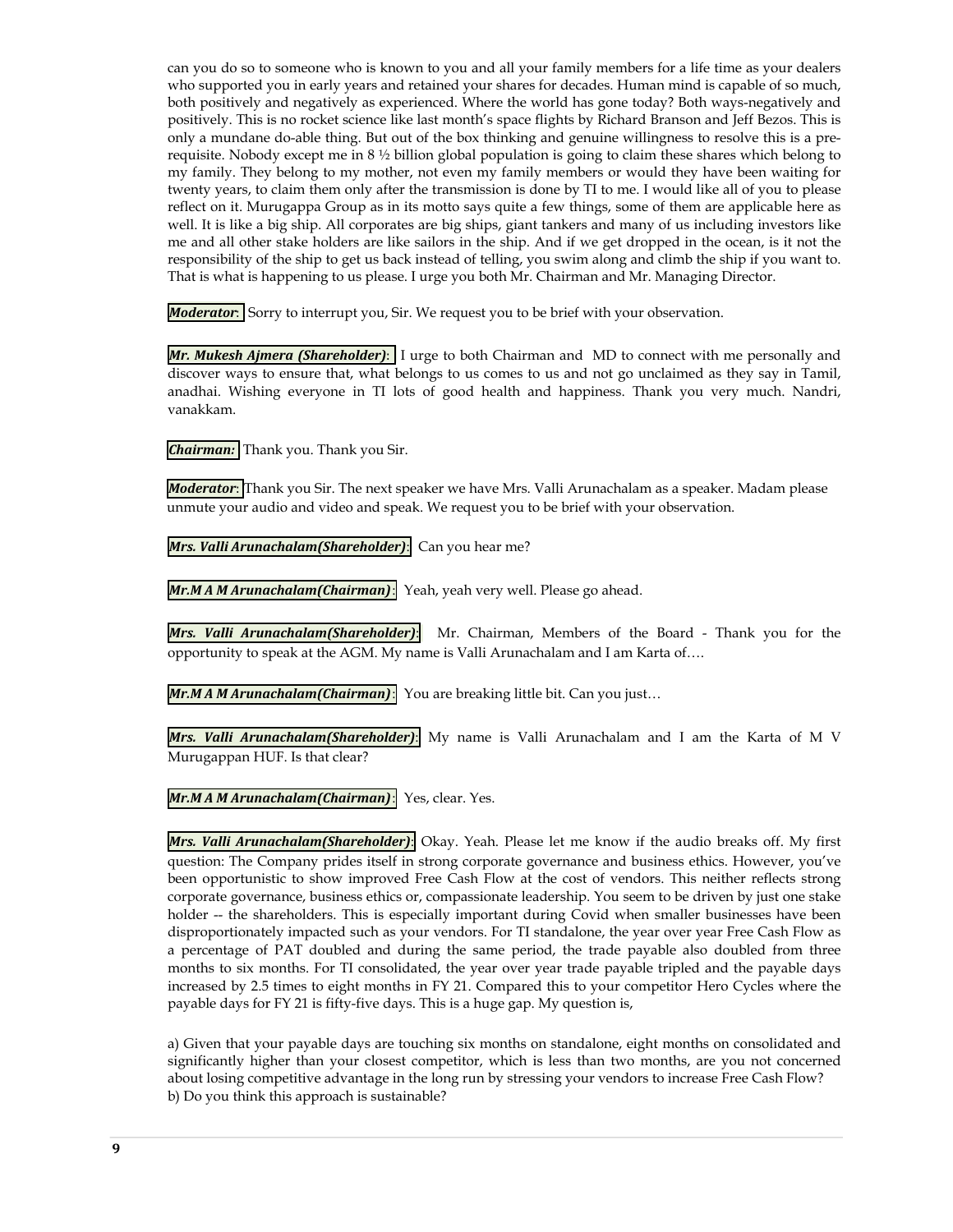c) How do you planned to maintain trade payable and free cash flow as a percentage of PAT ratio over the next two to three years?

Question 2. In your traditional business, Engineering and Metal Formed Products, you are either stagnant or declining on both segment revenue and operating profit parameters over the last three to four years. Your declared visions talk about building a globally admired Indian Engineering Company. The results show that you are unable to grow the core traditional business and this is contradictory to your global vision.

- a) Why is the Engineering segment revenue and EBIT stagnant over the last three to four years?
- b) What are your top three plans to increase EBIT of the Engineering and Metal segments?
- c) What was the percent concentration in auto for both in FY 21?
- d) Do you plan to diversify from auto, within both segments? If yes, into what new areas?

Last Question. Your vision is to build a globally admired Indian Engineering Company. Currently, you seem to be over-diversifying and as a result, you have a portfolio of too many small businesses within TII. Most of these businesses have absolutely no synergies with each other which makes it very complex to drive any sustainable value creation.

- a) Why are you over diversifying instead of focusing on select business verticals and scaling them globally?
- b) Each business requires attention and focus to scale up. Do you have a cohesive growth strategy to handle such a large array of businesses with weak synergies. If yes, please enlighten us, the shareholders, on your strategy.
- c) Do you think you will be able to allocate adequate management bandwidth and capital to each business with so many unrelated businesses in the portfolio?
- d) What are the two to three year revenue goals and capex allocation for each business vertical under TII2 and TII3?
- e) You plan to invest Rs.25 crores in start-up companies in emerging technology space. This amounts to further complexity as you are already going into lots of new businesses. How do you plan to allocate and monetize this capital?

Thank you.

## *Mr.M A M Arunachalam(Chairman)***:** Thank you.

*Moderator*: Thank you Madam. The next speaker is Mr. Ravi Kumar Naredi. Sir, kindly unmute your audio and video and speak. We request you to be brief with your observation.

*Mr. Ravi Kumar Naredi(Shareholder)*: Respected Chairman, MD, Hon'ble Board of Directors, employees and fellow shareholders. If you give reply shareholder to shareholder, it will be very good then you summarize all questions at the last. All questions mix up with others and we do not get our questions replied. This is my request to you, Sir.

In your umbrella, you have so many companies. Can you discuss different, different companies' growth plan for current year and next year? We are seeing Company top line is stagnant since last 4 years. So will you comment on that and ensure shareholders about growth plan of top line also? Thanking you very much to listen to me Sir.

*Moderator*: Thank you Sir. The next speaker is Mr. J Abhishek. Sir, kindly unmute your audio and video and speak. We request you to be brief with your observation.

*Mr. J Abhishek(Shareholder)*: Sir, Can you hear me? Am I audible Sir?

*Mr.M A M Arunachalam(Chairman)*: Yeah, yeah go ahead, Abhishek.

*Mr. J Abhishek(Shareholder)*: My name is Abhishek, shareholder of the Company. My DP Id IN301637 and client id 41359155.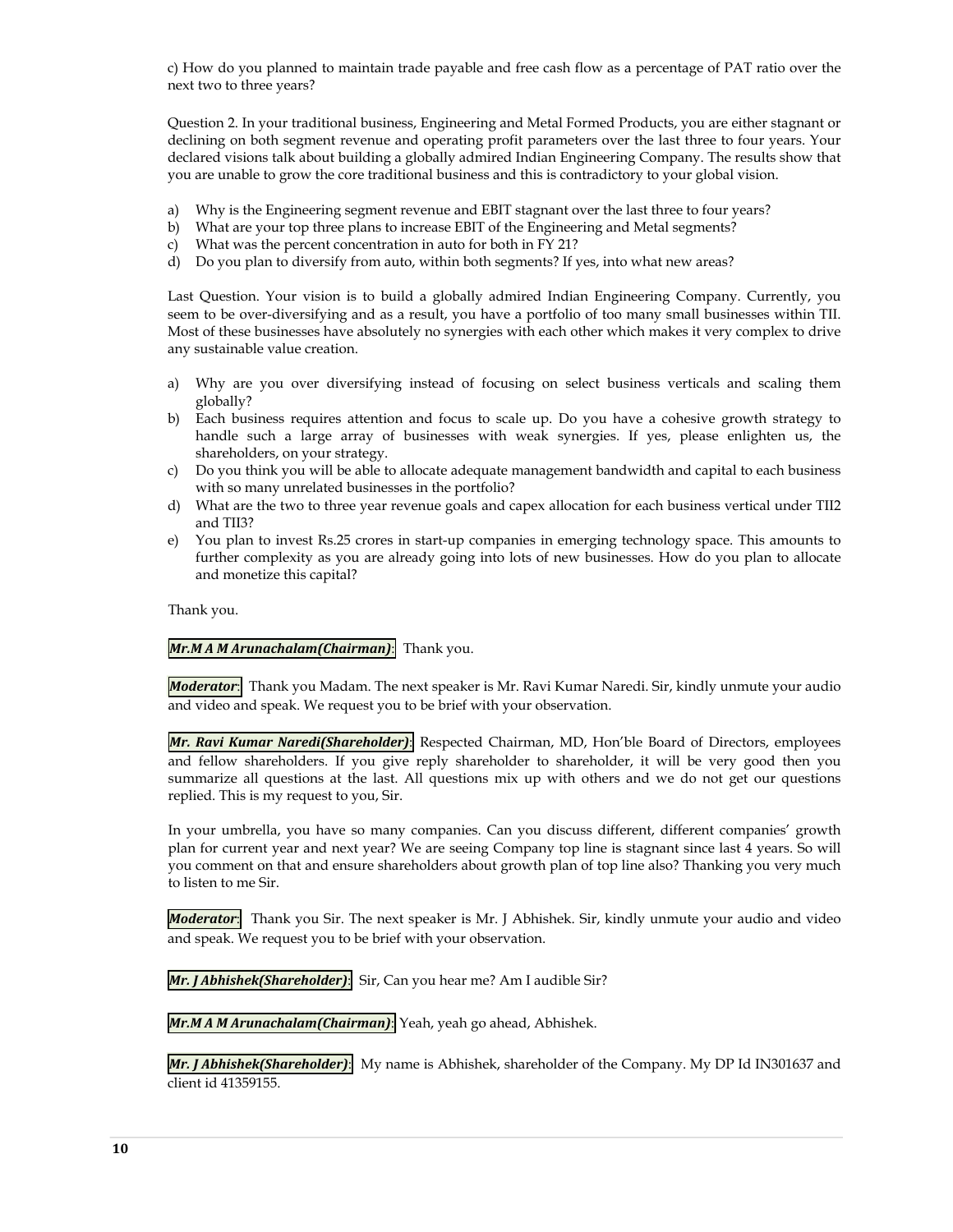First of all, I congratulate the management on the eve of 13<sup>th</sup> Annual General Body meeting. Trust all is well with your families in this challenging situation. Our Company deserves much more respect than the current market cap after completing more than decade of successful operations, profitability, dividend history and becoming one of the strongest brand in our respective segments. Sir, we would like to know how our business has been impacted these past two years of the Covid-19 pandemic and any employees you have sacked, higher salary cut in percentage, if any, Sir. The coronavirus and the subsequent lockdowns have left virtually no industry untouched after the Covid. So any cost cutting initiative done by the management, Sir. Whether any salary cut have been taken by the Management during the pandemic time and sustainability of the profit will be challenging in this coming quarters and Sir, what is the policy related to dividend in our Company. Most of the senior citizens are only dependent on that Sir. Request the management to kindly arrange for concall, quarterly presentation and meeting with global investors on a regular basis and Sir, what are the steps being taken by the management to reduce the legal expenses, audit and professional charges, other expenses etc.. Sir, myself and my team are running a legal firm in the name and style of Seven Wells Associates in Chennai. So I would request your good selves to kindly enroll our firm in the empanelment of the Company and we will be glad to extend our services Sir. In fact, I made a request last year also Sir, but I can't find any of your legal team getting in touch with me Sir. So, I request your good self to kindly put up request before the legal team, so that they can get in touch with me and I can share the credentials with them. Kindly look into it and also try to give us an opportunity and appointment to meet you Sir. Myself and Padmanabhan will come and meet you and greet you Sir, as soon as the pandemic ends and you feel safe. Nothing much to ask Sir. I wish the Company and the Board of Directors, great success and prosperity in the coming future. Thank you for this opportunity. Thank you very much.

### *Mr.M A M Arunachalam(Chairman)*: Thank you.

*Moderator*: Thank you Sir. Chairman Sir, there are no more speakers. Thank you Sir.

### *Mr.M A M Arunachalam(Chairman)*: Thank you.

So, now to answer your questions. Mrs. Mascarenhas, thank you very much for your kind wishes and comments. Actually, very encouraging for us and as far as physical copy of the Report, I'll try and take it up with my Company Secretary. And, on your suggestion on the semi-conductors we will discuss it internally. Thank you very much.

Mr. Ajmera, your question on transmission of shares from your mother to you. You raised this issue about pending transmission of shares of your late mother in your favour. The documents submitted by you for effecting the transmission are inadequate. The Company has made several requests in writing on the documents required to be submitted by you to enable it to complete the transmission. You made a complaint to SEBI in this regard and the Company has responded with its position on the documents required to be submitted. SEBI has concurred with the Company's view on the legal requirement. The Company once again requests you to please submit those documents required to be submitted under law to enable us to complete this transmission. We kindly request you to cooperate in this regard. Thank you very much.

Mr. Abhishek, to reply to your questions, the impact of Covid and related query, we have already seen in 20- 21 was a very challenging year. We had to face the full brunt of the Covid-19 pandemic something which we have never experienced before. The auto sector which wasn't in a great shape even as the year began further crumbled, due to disruption because of the lockdown. It was only TI's resilience to cope with adverse situations that helped us manage through this crisis. Our businesses took the opportunity to build on new capabilities, to enlarge the customer base with innovative products and value engineering measures. The Company pledged its support to the channel partners and vendors who are partners in our progress to jointly negotiate through the dark business environment. I need to state here that in all this we had the unstinted support of our employees who really stood by us during this difficult time.

Your question on salary cut to employees, there was a reduction in the salaries of employees including the senior management in the initial period of the lockdown. With subsequent improvement in the economy after lifting of restrictions, major amount of it was paid back to them during the course of the year. We are happy to say that there was no imposed separation of employees due to the Covid-19 pandemic.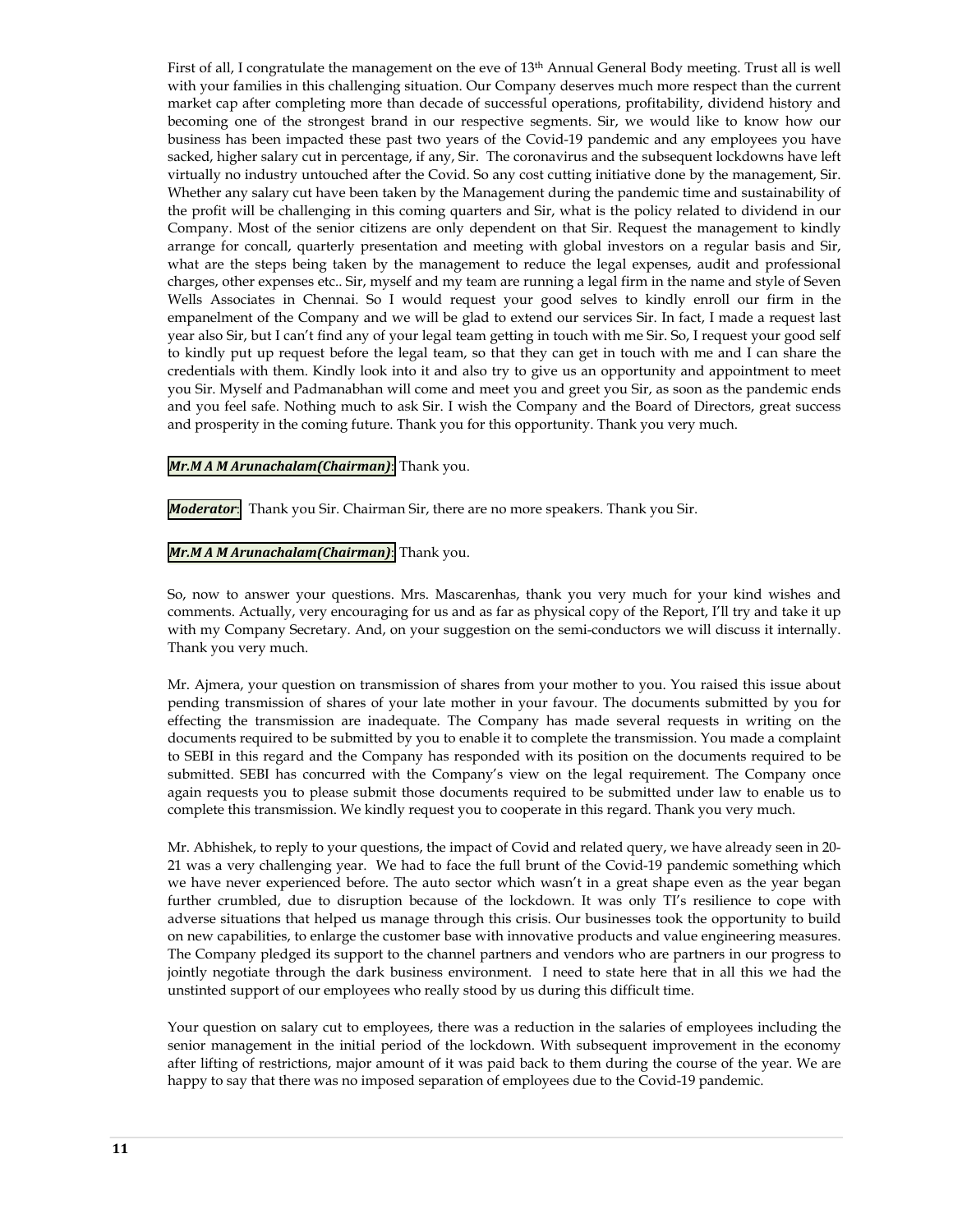Your question on sustainability, cost initiatives, steps to improve operational performance: I am glad to inform that despite two waves of the Covid-19 pandemic, the demand for the Company's products remains robust. To be on a conservative note, we feel, going forward, sustainability of growth very much hinges on continuous revival of the economy and steady pick-up in economic activity. On the Company's side, we always strive to achieve greater level of internal efficiencies in operation, enlarging our client base through new product offerings, consistently.

Whether we have concalls, quarterly presentations, investor meets -- Yes, we do. The Company regularly holds quarterly earnings call after the results are published. We meet the investor community and address their queries on the performance and the prospects. The investors get to interact with the Managing Director, CFO and the Heads of Businesses and hear from them on the industry and Company specific details during these calls.

On Dividend Distribution Policy, the Company has a Dividend Distribution Policy. In declaring dividend, the said Policy is very much taken into account. In terms of the Policy, after consideration of the internal and external parameters as specified in the Policy, the Company always endeavours to maintain a total dividend pay-out ratio of about 25% of the annual standalone PAT.

Lastly, Mrs. Valli Arunachalam's questions. I'll just answer one part of it and I'll hand it over to Mr. Vellayan to answer the more specific ones. Your question on 25 Cr. in unrelated start-ups. TI is looking at various new business opportunities for growth. This is vital for maintaining the Company's revenue and profitability trajectory by developing a new growth opportunity, lines of business and revenue streams. In this connection, we are looking at various start-ups who are active, innovative and out of the box research in areas of technology of interest to the Company with the potential to deliver cost effective and cleaner technology solutions and which can be assimilated and integrated as part of the existing or as new lines of business of the Company. We feel it is imperative that TII should participate in emerging technology fronts to proceed firmly to the growth path and improve profitability.

So, Mr. Ravi, the growth plans are different for each of the businesses.

So over to Mr. Vellayan.

## *Mr. Vellayan Subbiah, Managing Director:* Thank you Mr. Arunachalam.

In response to the two sets of questions, one from Mrs. Valli Arunachalam and then Mr. Ravi Kumar Naredi. So, Mrs. Valli Arunachalam – the first question was on the Free Cash Flow, and the point being made by her was improved Free Cash Flow has come at the cost of vendors. So, it's useful Ma'am to kind of get a better assessment of the facts. Nearly Rs.200 Cr. of the increase in payables is actually due to increase in steel prices that happened between the end of 2020 and 2021. The second element for that is at the end of the 2020 we went into lockdown and therefore we didn't have that much operations in the last fifteen days which caused lower volumes compared to the volumes that we were looking at in the end Q4 in FY21. So, that is the reason for that and, I think it's useful to know some of the data prior to the question.

The second point in terms of flat lining on... so first off, on the same point, you were comparing us to our closest competitor Hero cycles. Ma'am, Hero Cycles is only in the cycle segment. Later on you talked about the Engineering and Metal Formed segments neither of which compete with Hero Cycles. So actually Hero Cycles is not a like-to-like comparison because our predominant business is actually in Engineering and Metal Formed and our Cycles business is less than 25% of our overall revenues.

The points on Metal Formed and Engineering, you have said that revenue and PBT are flat lined over a three to four year period. So, in terms of the history, the Company has significantly improved the performance over the time period from 18-19. In the 17-18 year, we had a PBT to Sales of 4.7%. The same number is currently at 11.2% and that improvement has been significantly driven by both the Engineering and the MFPD businesses. Obviously, if you are comparing kind of Covid years to pre-Covid years, Covid years have had two non-operating months with significant losses. So, doesn't actually make sense to compare them to years prior to Covid. So, very few companies grown significantly without two months of operations in a year, right? And actually it was more than two months because the lockdown would pretty much meant loss of three to four months in operations. So that was the response to your second point.